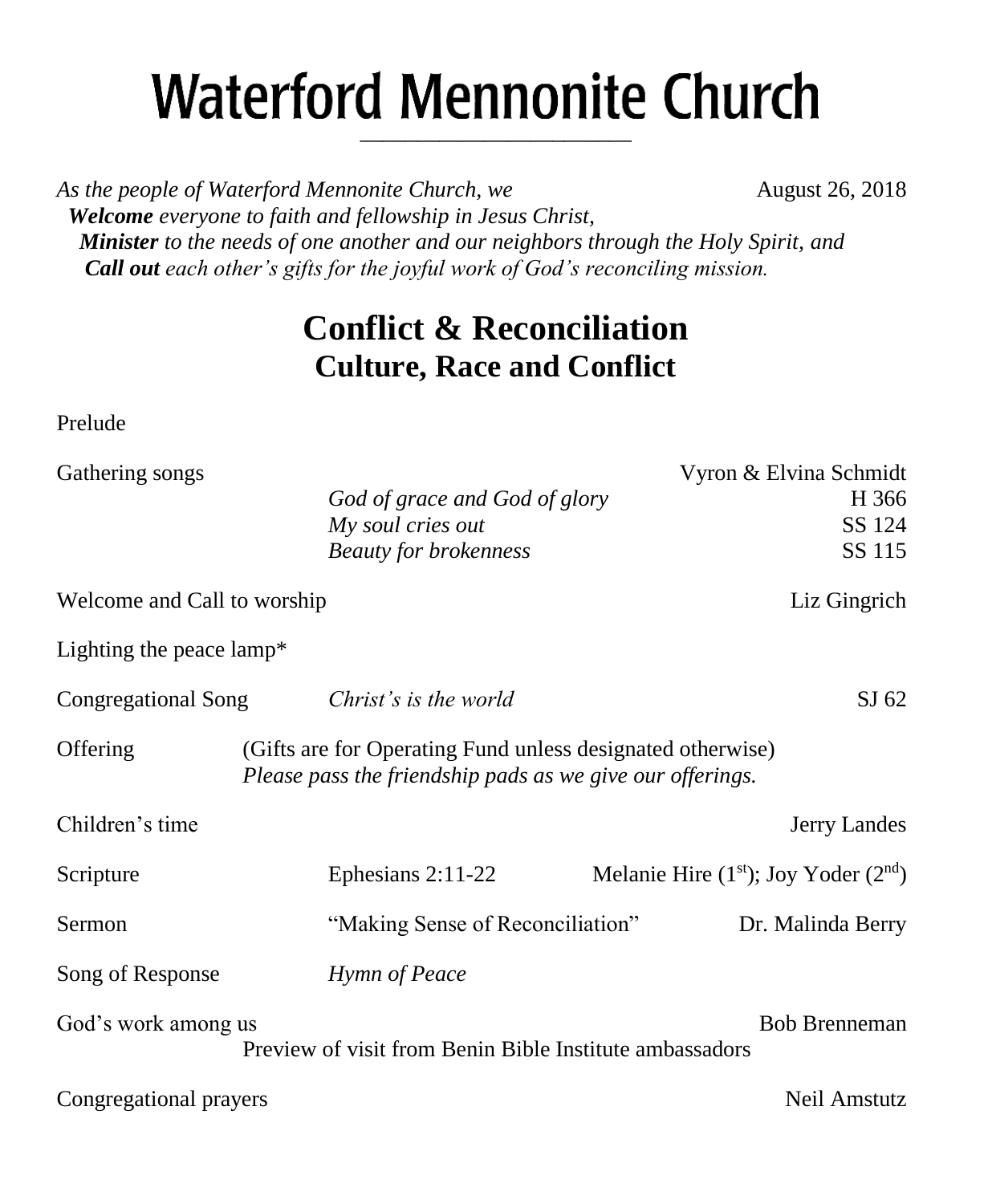#### **Benediction**

H = *Hymnal: A Worship Book*; SJ = *Sing the Journey; SS = Sing the Story*

\*We light the peace lamp every Sunday to lament all unnecessary and violent loss of life around the world.

#### **Living Stream Worship: The services are live streamed at** [www.waterfordchurch.org](http://www.waterfordchurch.org/)

#### **Special Events this Week**

Wednesday 6:00 p.m. Eat. Pray. HOPE. For those interested in immigration issues to learn, pray and eat together.

Thursday 6:30 p.m. Rapid Responder Training. Learn how to respond to ICE raids and arrests and to be available in times of crisis to our immigrant neighbors.

## **Today**

| 8:00 a.m.    | Worship                                           |
|--------------|---------------------------------------------------|
| 9:15 a.m.    | Coffee and fellowship                             |
| 9:30 a.m.    | Nurture hour – Adults meet in the Fellowship Hall |
| $10:45$ a.m. | Worship                                           |

#### **Welcome Guests**

Large print copies of the bulletin and the hymnal and hearing aid systems are available from the ushers. Sermon boards for children are available at the back door; please pick one up as you enter. You are invited to bring infants through age two children to the nursery. Pick up the newsletter, *Buzz,* from the welcome kiosk in the foyer.

#### **Welcome Team**

| Greeter/Hosts  | Elmer & Deloris Wyse; Sheila and Julia Moser                                |
|----------------|-----------------------------------------------------------------------------|
| Ushers         | Ken Otto, Dennis Myers, Jerry Golden $(1st)$                                |
|                | Glenn Reinford, Ed Swartzendruber, Byron Yoder $(2^{nd})$                   |
| <b>Nursery</b> | Gordon & Cynthia Bontrager (1st)                                            |
|                | Amanda Stoltzfus, Barb Westerbeek (Nurture); Aaron & Anne Lehman $(2^{nd})$ |
| Audiovisual    | Colin Berkey, Mark Daniels, Félix Pérez Diener                              |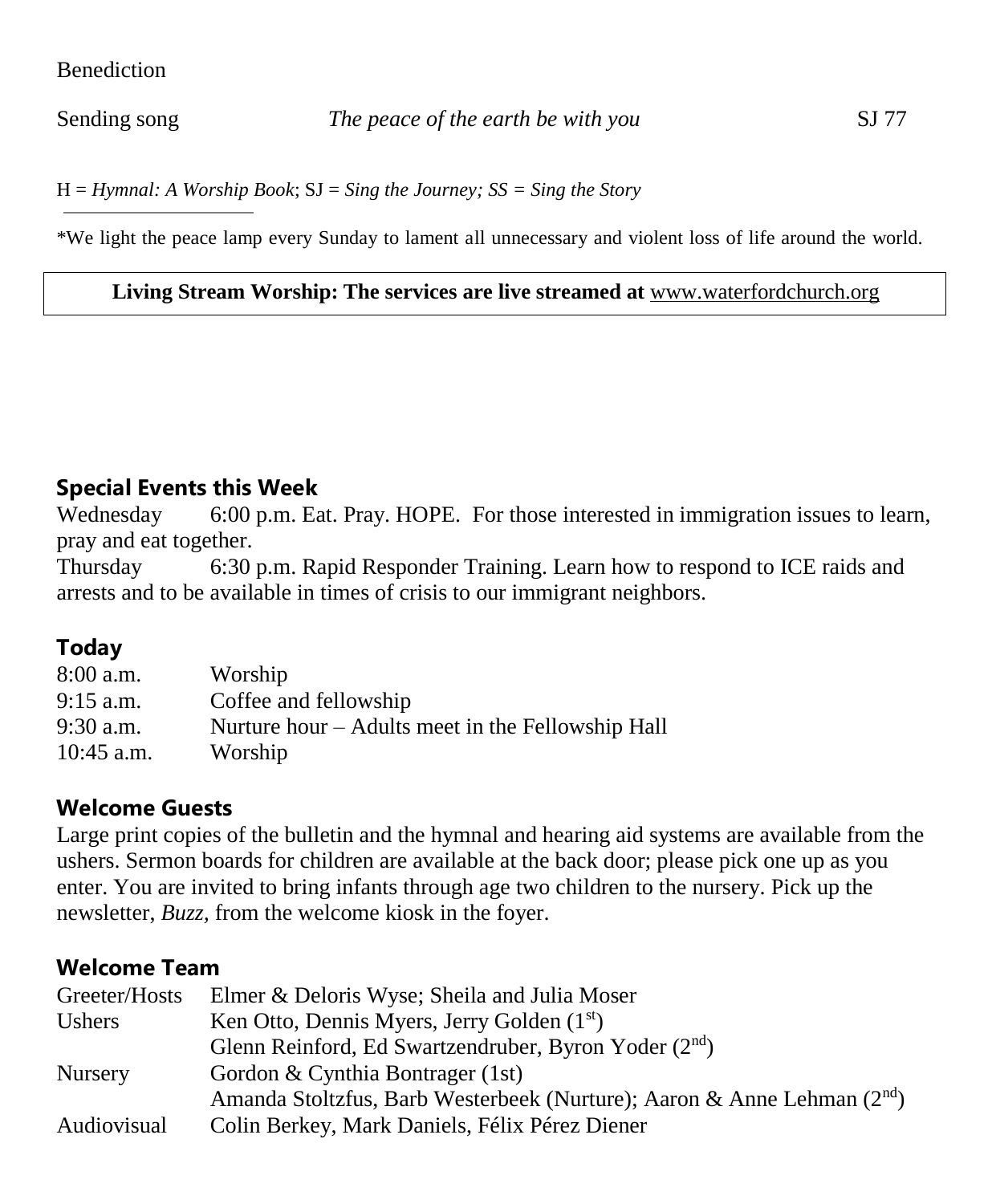## **Prayers for Brothers and Sisters**

*Our MYF and sponsors* on retreat at Quaker Haven this weekend.

*Bob and Leah Beth Shetler*, who will celebrate 65 years of marriage on Wednesday, August 29, and *Ron and Esther Rose Graber*, celebrating 66 years of marriage on Friday, August 31.

*Paul and Serena Manickam* of Mennonite Mission Network, along with two Colombian missionary families, work with the Iquitos Mennonite Church in Peru to offer a children's ministry, education, and gardening. Pray for grace and wisdom as this cross-cultural team responds to God's call to make earth more like heaven.

*Luke and Cindy Voth* enjoying their last trip of Cindy's sabbatical together, and for both Cindy and Luke's parents caring for their children while they are gone.

*Darlene Miller* as she heals from knee surgery.

Bishop Kateti of the Tanzanian Mennonite Church asks for prayers for our *Tanzanian brothers and sisters* as they try to purchase a house for Isacka and Zuena who are planting a church in Singida. Pray that God would raise up the \$10,000 necessary to buy this home.

*Gladys Mast*, who celebrates her 90<sup>th</sup> birthday on Tuesday, for God's grace and joy to be poured out on her. Join in her celebration by signing a card for her at the table in the foyer.

*May reconciliation and forgiveness characterize the church.* Mennonites in Indonesia are working with the government and the Muslim majority on peacebuilding interfaith dialogue. May we all follow this example of learning to know those of other religions, the strangers, in our own neighborhoods.

*Thank you to Loanne Harms for providing the slide show this week. Thank you to Lorraine Reinford for providing the visual at the front of the sanctuary for this series.*